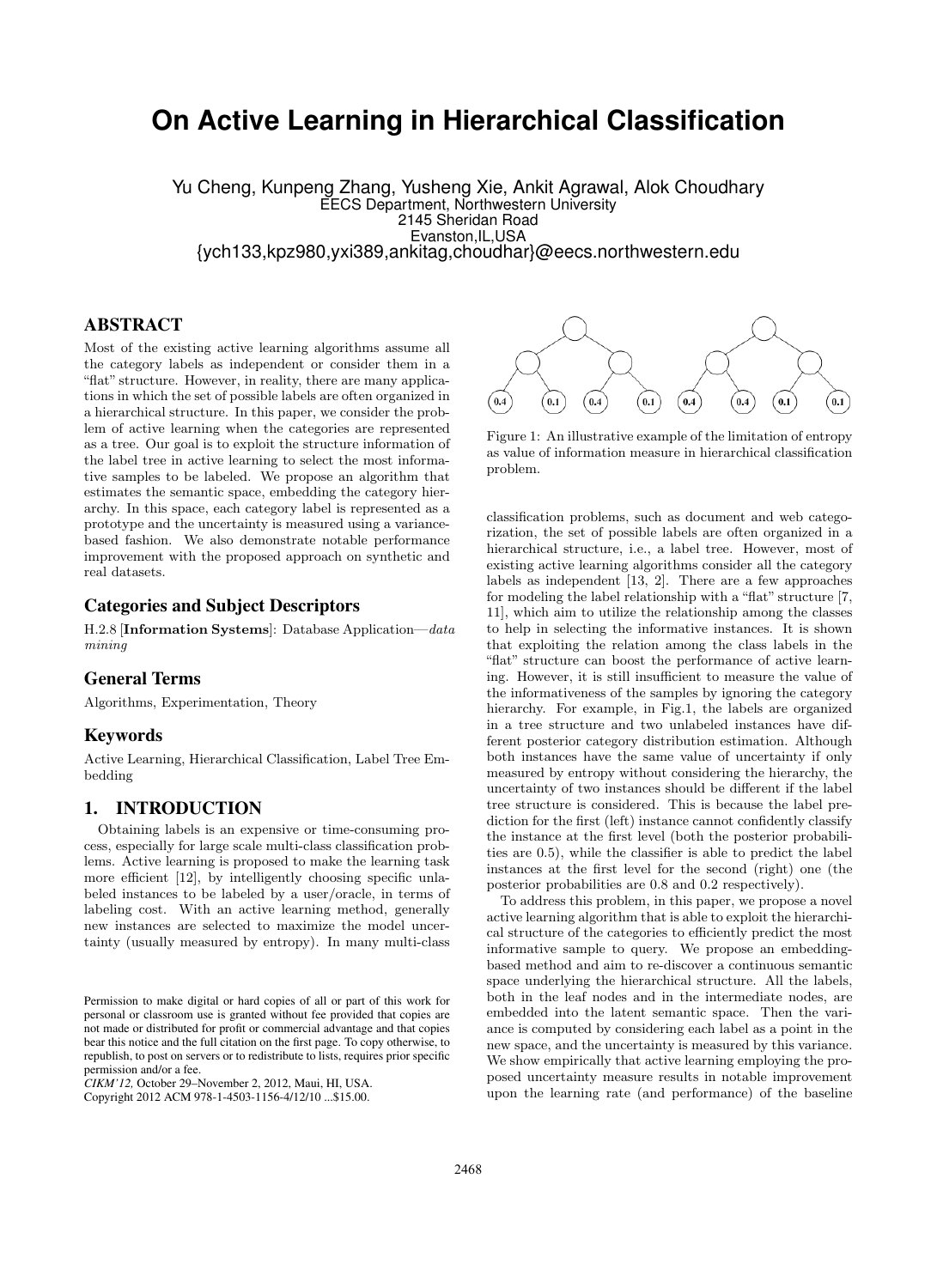methods. The remainder of the paper is organized as follows. We describe the related work in Section 2. The embedding method and uncertainty measure are discussed in Sections 3. Experiments are reported in Section 4, and we conclude the paper in Section 5.

## 2. RELATED WORK

In the active learning scenario [9, 12], unlabeled data are available and at each iteration an algorithm is able to choose an instance for a user/oracle to label. The objective is of learning the appropriate concept with certain accuracy while incurring the lowest cost. In most of real-world learning problems, the pool-based active learning framework is used, in which there is a large pool  $\mathcal U$  of unlabeled data sampled from a distribution  $P(x)$ . In each step, the learner is allowed to query one unlabeled data  $x \in \mathcal{U}$  from the pool and get its label. The simplest and commonly used query strategy is uncertainty sampling, in which an active learner queries the instances about which it is least certain on how to label them. Suppose that we are going to build a predictive model  $p_y = P(y|x)(y \in \{1, 2, ..., m\})$ : given the data x from the input space  $X$ , we can predict the conditional probability for label y. The key to measure how useful labeling a sample  $x$  is to measure the value of the information gained by requesting the unknown label y for each unlabeled sample  $x \in \mathcal{U}$ . A generally used measure of information is to measure the uncertainty of an unknown label by entropy of the posterior class distribution, which is defined as:

Entropy
$$
(y, x) = -\sum_{\alpha=1}^{m} p_{\alpha} \log p_{\alpha}
$$
 (1)

where  $p_{\alpha} = P(y = \alpha | x)$  and y ranges over all possible labels. There are some other measures proposed. Nader et al. find that using variance to measure uncertainty has very similar performance entropy in [10]. They show that selecting the unlabeled data that maximizes the entropy is equivalent to selecting the unlabeled data that maximizes the variance in some condition.

Most of the active learning approaches focus on binary classification. For multi-classification problem, each category is handled independently by a binary active learning algorithm in the traditional methods [13, 6]. These approaches largely ignore the relationship among multiple labels. Most of recent few approaches exploit the relationship of the labels using a "flat" label structure. Jain et al. in [7] presented an uncertainty measure that generalizes marginbased uncertainty to the multi-class case for active learning. In [11], Guojun et al. proposed a two-dimensional framework which considers the sample dimension and the inherent label correlation. Although modeling the labeling relationship of the labels using a "flat" label structure can boost the performance of active learning, it is arguable that exploiting label tree structure in the active learning schemas can further push the performance.

# 3. ACTIVE LEARNING EMBEDDING LA-BEL TREE

In this section, we propose to measure the uncertainty with the variance of the category prediction, and derive a method to embed the hierarchical tree of labels into a latent sematic space. All the category labels, both in the leaf nodes and in the intermediate nodes as well as the training data, are first embedded into this space. Then the variance is computed by considering each label as a point in the space, and this variance is utilized as a measure of uncertainty.

#### 3.1 Label Tree Embedding

We assume that our input consists of instances, represented as a set of vectors  $x_1, x_2, ..., x_N \in \mathcal{X}$  of dimensionality d. In addition, these instances are accompanied by single topic labels  $y \subseteq \{1, 2, ..., m\}$  that lie in the label tree T with m total topics. A label tree [1] is a tree  $T = (V, E)$ with nodes V and edges E. Each node  $v \in V$  is associated with a set of class label  $l(v) \subseteq \{1, 2, ..., m\}$ . It is required that the set labels  $\{1, 2, ..., m\}$  has a one-to-one mapping to the set of leaf nodes, and each non-root node's label set should be a subset of its parent's label set. A cost matrix  $C \in \mathbb{R}^{m \times m}$  is defined, where  $C_{\alpha,\beta} \geq 0$  is the distance of the labels between class  $\alpha$  and  $\beta$ , and  $C_{\alpha,\alpha} = 0$ . The class distance matrix could be obtained from side-information from a category tree. In this paper, the distance between two labels is defined as the length of the shortest path between corresponding two nodes in the tree.

Given a label tree  $T = (V, E)$ , and the labeled data  $(x_1, y_1)$ ,  $\cdots$ ,  $(x_N, y_N)(y_i \in \{1, 2, ..., m\})$  of all the labels, we would like to embed both the labels and the data into a space, with the following criteria: 1), The embedded labels should be able to characterize the tree structure of these labels; and 2), the embedded labels should be representative of the data points of the accompanied category. Suppose the label  $y = \alpha$ , let  $e_{\alpha} = [0, ..., 1, ..., 0]$  be the vector with a single 1 in the  $\alpha$ -th position and the others 0. This vector can be embedded with a linear transformation P:

$$
z_{\alpha} = \mathbf{P}e_{\alpha} \tag{2}
$$

In the semantic space, each label  $y = \alpha$  is represented as a prototype  $z_{\alpha}$  after the embedding. Better results in this sematic space can be expected when the prototypes of similar categories are closer than those of dissimilar categories. We consider the distance between two embedded labels  $\alpha$ and  $\beta$  in the semantic space, which is defined as  $||z_{\alpha} - z_{\beta}||$ . It should both reflect the distance defined by the tree structure and the distance of the corresponding data with labels α and β. We use  $t_{\alpha,\beta}C_{\alpha,\beta}$  as an estimate of dissimilarity and aim to place the prototypes such that the distance  $||z_{\alpha}-z_{\beta}||$ reflects the cost specified in  $t_{\alpha,\beta}C_{\alpha,\beta}$ . More formally, we set the distance error of the two in Eq.3 as:

$$
||z_{\alpha} - z_{\beta}|| - t_{\alpha,\beta} C_{\alpha,\beta} \tag{3}
$$

where  $C_{\alpha,\beta}$ , as we mentioned above, is the geographic distance.  $t_{\alpha,\beta}$  is the distance between the center of the data in the class  $\alpha$  and class  $\beta$  defined as:

$$
t_{\alpha,\beta} = ||\frac{1}{N_{\alpha}} \sum_{y_i = \alpha} x_i - \frac{1}{N_{\beta}} \sum_{y_j = \beta} x_j|| \tag{4}
$$

where  $N_{\alpha}$  is the number of data points within category  $\alpha$ . Based on the embedding rule mentioned above, we want to minimize the error between the semantic distance  $||z_{\alpha} - z_{\beta}||$ and the estimate of dissimilarity  $t_{\alpha,\beta}C_{\alpha,\beta}$  for all the classes. Thus, the final objective can be written as Eq.5 and  $P$  can be obtained by minimizing the objective function:

$$
\mathbf{P}_{mds} = \underset{\mathbf{P}}{\arg\min} \sum_{\alpha,\beta} (||\mathbf{P}e_{\alpha} - \mathbf{P}e_{\beta}|| - t_{\alpha,\beta}C_{\alpha,\beta}) \qquad (5)
$$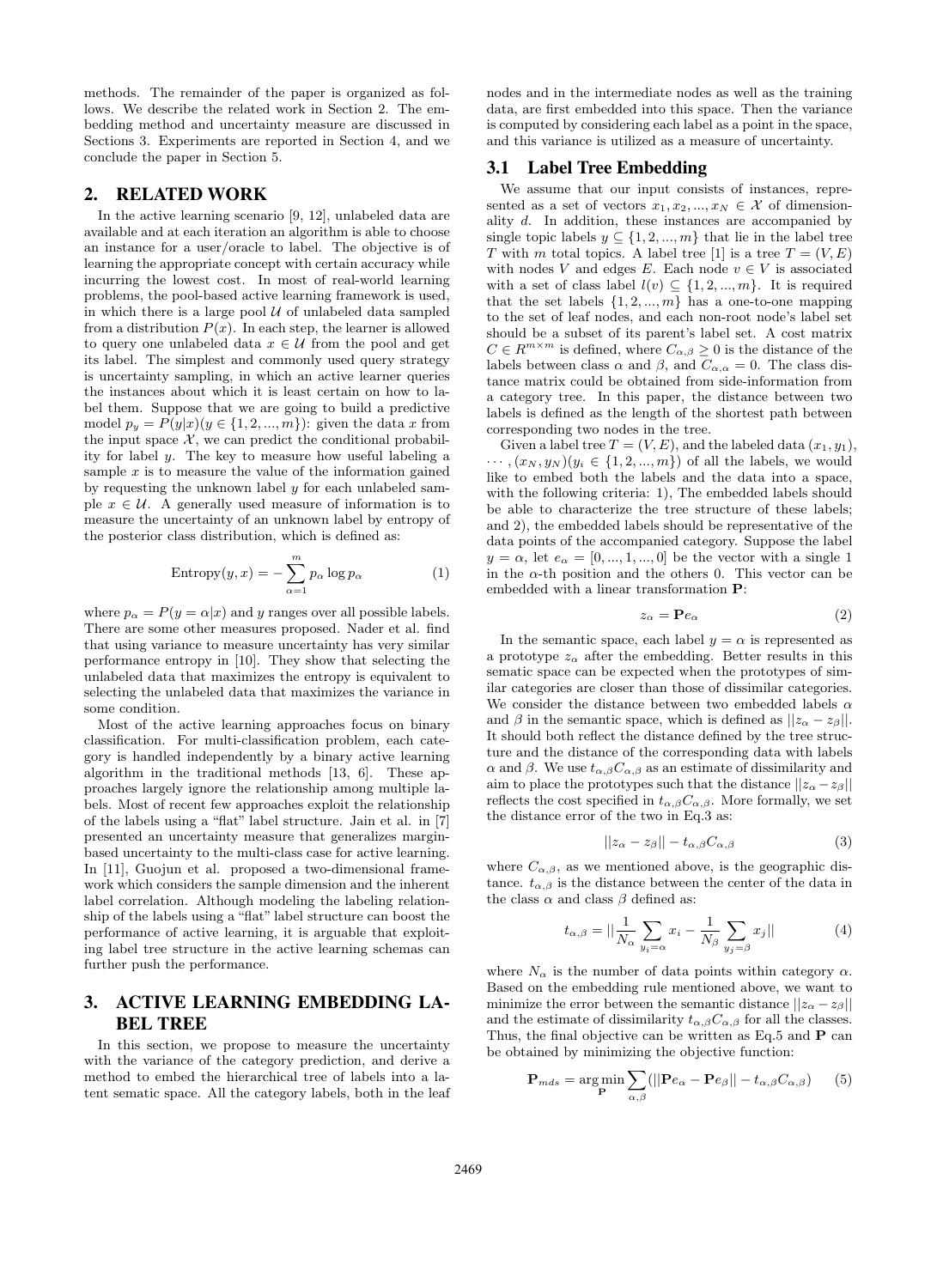where  $\alpha, \beta \subseteq \{1, 2, ..., m\}$ . If the label distance  $C_{\alpha, \beta}$  defines squared Euclidean distance, minimizing Eq.5 is actually the Multidimensional Scaling problem [5], and can be solved via eigenvector decomposition. Define matrix  $\mathbf{B} = \frac{1}{2} \mathbf{H} \mathbf{C}' \mathbf{H}$ , with  $C'_{\alpha,\beta} = t_{\alpha,\beta}C_{\alpha,\beta}$  and centering matrix **H** defined as  $H = I - n^{-1} 11^T$ , where 1 is a vector of *n* ones. Let the eigenvector composition of  $\mathbf{B} = \mathbf{V}\mathbf{\Lambda}\mathbf{V}^T$ . The optimal P that minimizes Eq.5 can be obtained as  $\mathbf{P} = \mathbf{V} \mathbf{\Lambda}^{\frac{1}{2}}$ .

#### 3.2 Uncertainty Measure

After embedding each class label  $\alpha$  into a point  $z_{\alpha}$  in semantic space, and suppose we have a probability mass  $p_{\alpha} = p(y = \alpha | x)$  at the point  $z_{\alpha}$  given instance x, the variance can be defined as the trace of the covariance matrix of all the label points, which is similar to A-optimality for the information matrix [12]:

$$
Var(y, x) = Tr\left(\sum_{\alpha=1}^{m} p_{\alpha} z_{\alpha}^{T} z_{\alpha} - d_{y}^{T} d_{y}\right)
$$
(6)

where  $d_y = \sum^m$  $\sum_{\alpha=1} p_{\alpha} z_{\alpha}$  is the mean of all label vectors. From an estimation point of view, the larger the variance of an instance is, the more difficult it is to estimate the true label of this instance. By encoding the structure of the labels into the location of the label points, the variance measure is able to exploit this information and achieves better sampling efficiency.

If all the labels are independent(not hierarchical structure), they can be embedded uniformly into a high dimensional Euclidean space by setting the projection matrix  $P =$ I. Suppose  $y \in \{1, 2, ..., m\}$ , then we can embed them into a m-dimensional space. In particular, we can embed label  $y = \alpha$  to  $e_{\alpha}$ , where  $e_{\alpha}$  is a vector with its  $\alpha$ -th element 1 and the rest of element zero. Then the variance Eq.6 can be derived as:

$$
Var(y, x) = \sum_{\alpha=1}^{m} p_{\alpha} (1 - p_{\alpha})
$$
 (7)

This shows that the proposed methods is actually a generation of the basic variance-based measure. The proposed approach for uncertainty measure is depicted in Alg.1.

Algorithm 1 Variance-based Uncertainty Measure Embedding Label Tree

- 1: Input: The label tree  $T = (V, E)$ , the labeled data  $(x_1, y_1), \cdots, (x_N, y_N)$   $(y_i \in \{1, 2, ..., m\})$ , an unlabeled instance  $x \in \mathcal{U}$
- 2: Output: uncertainty measure  $Var(y, x)$  given x
- 3: Take label tree  $T = (G, E)$ , all the labels  $y \subseteq$  $\{1, 2, ..., m\}$  with their accompanied training datasets, make the embedding functions using Eq.5.
- 4: Obtain the projection matrix P by minimizing Eq. 5 using eigenvector composition.
- 5: Project each  $e_{\alpha}$  into  $z_{\alpha}$  using Eq. 2.
- 6: Compute each  $p_{\alpha} = p(y = \alpha | x)$  at the point  $z_{\alpha}$  given instance x.
- 7: Compute the uncertainty using Eq.6.
- 8: Return  $Var(y, x)$ .

In each step, the uncertainty measure is computed for all the unlabeled training data, and the unlabeled training data



Figure 2: Description of the synthetic dataset

with the largest uncertainty measure is given to the human labeler for labeling.

# 4. EXPERIMENTAL RESULTS

In order to demonstrate the effectiveness of our proposed approach, we evaluate it on both synthetic and real-world datasets. To make a prediction of the label given an input x, the hierarchical SVM  $[3, 4]$  is employed. The hierarchical SVM algorithm traverses the tree from the root until it reaches a leaf node, and at each node, follows the child that has the largest classifier score. The label at the final leaf node is outputed as the classification label. In all the experiments, the proposed hierarchical active learning is compared with two baseline methods: the entropy-based uncertainty sampling, and random sampling. In the paper, we report predication accuracy and tree-loss [3] with the approaches on different datasets.

#### 4.1 Synthetic Data

First we use synthetic data to clearly illustrate our active learning approach. We use a simple 2-level label tree shown in Fig.2a. The four leaf classes are assumed to be drawn from four independent Gaussian distributions, respectively, and 1000 sample points are drawn from each of four Gaussian distributions. The mean of the Gaussian of the four labels: "a1", "a2", "b1" and "b2" is set to  $[0,0,0,0], [0,0,1,1], [0.5,0.5,$ -1,-1], [0.5,0.5,-2,-2] respectively as shown in Fig.2b, and the standard derivation of each Gaussian is set to 0.5. We randomly divide the data in each leaf node into three parts: 200 for initial training, 400 samples for active learning and 400 for testing. In each step one sample is selected to be labeled, and we then tracked the classification accuracies after each step. We plot the test accuracies as well as the tree-loss as the various methods learn each additional sample selected in every active learning step, and the comparisons between different selection approaches are shown in Fig.3. Hierarchical active learning maintains the best performance under both measures compared to the entropy-based method and random sampling.

#### 4.2 Real-world Data

We also performed experiments on the widely used benchmark set called RCV1-v2/LYRL2004 [8]. Here, the documents have been tokenized, stopped and stemmed to 47,236 unique tokens(features) and represented as L2-normalized log tf-idf vectors. The associated taxonomy of labels, which are the topics of the documents, has 101 nodes organized in a forest of 4 trees. We divided this dataset with 3000 data points into 3 subsets: 200 for initial training, 500 for training and 2300 for testing. We repeat the sampling step and measure the average of the accuracy and tree-loss at each active learning step. In Fig.4, we plot the average accura-